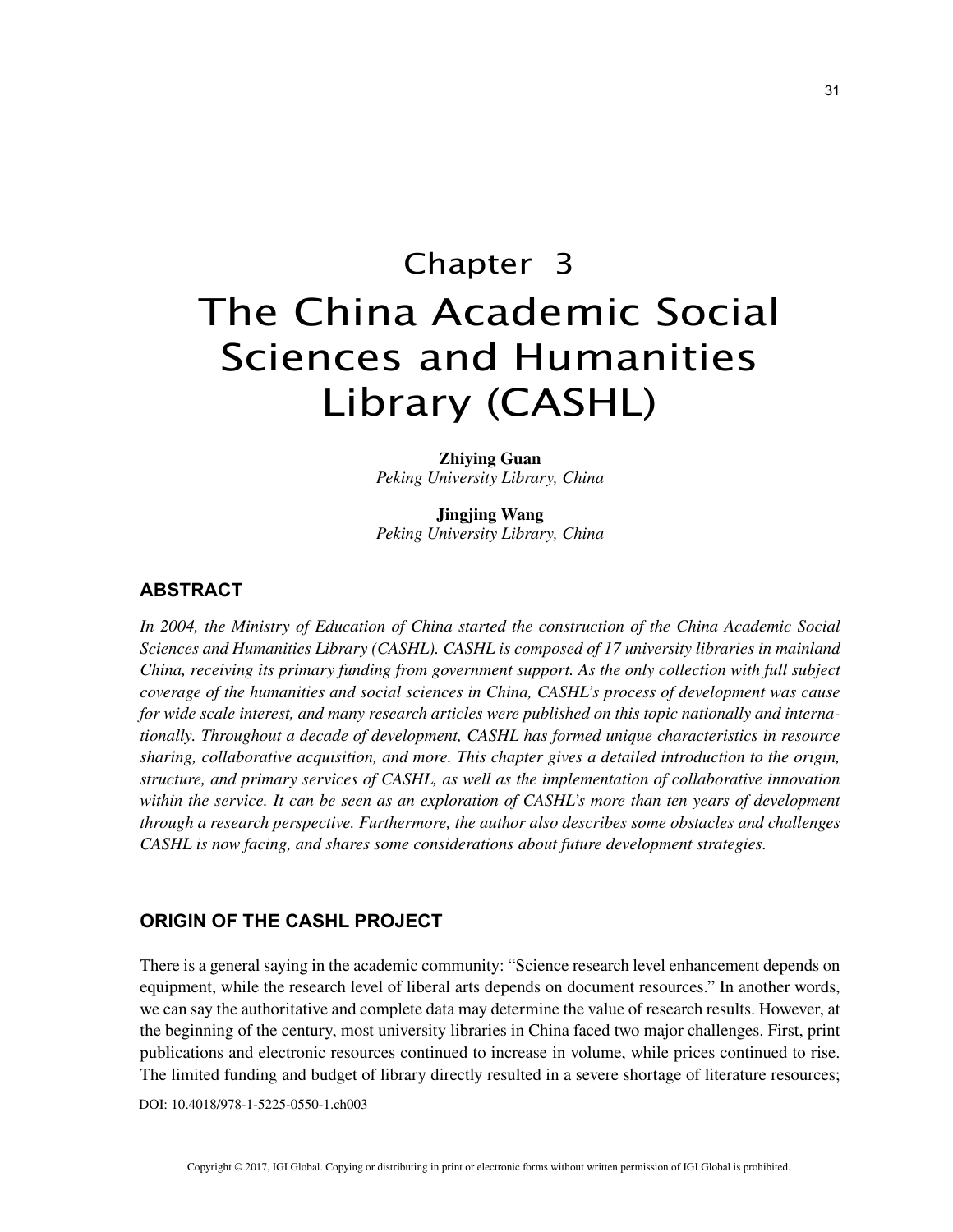libraries particularly lacked foreign literature resources, which are necessary for cultivating high-end talent and carrying out leading-edge studies. Second, according to the general guidelines of the vigorous national expansion of the humanities and social sciences, the university research conducted in these fields received unprecedented attention and developed rapidly. According to the data from the *2012 National Academic Social Statistics Compilation,* there were as many as 1,147 universities which offered the disciplines of social sciences and humanities in China in 2012. In addition, the university teaching and research staff of the social sciences and humanities disciplines reached 5.01 million, with 313,000 annual research projects. The patron's need for literature resources is urgent and constantly growing.

To meet these demands, the Ministry of Education set up the China Academic Social Sciences and Humanities Library (CASHL) on March 15, 2004 after a series of preparations. The Administrative Center of the project was located at Peking University Library, which is famous for its long history and rich cultural heritage. At the beginning, there were only two National Centers: one at Peking University Library, and another at Fudan University Library. In October 2004, after approval by the Social Science Division of the Ministry of Education, the five libraries of Wuhan University, Jilin University, Nanjing University, Sun Yat-Sen University, and Sichuan University joined the CASHL system and began to provide services as regional centers. The seven universities above are all key Project 985 and Project 211 universities<sup>1</sup>, which have relatively abundant library collections on literary social sciences and humanities. With the support of CASHL "Liberal Arts Book Funding," each library divided the work of collecting overseas journals on humanities and social sciences according to their institution's individual focus, thus laying the foundation for a collaborative pattern of collection for humanities and social sciences resources. These seven academic libraries worked together through the CASHL platform to offer ILL and DDS services to the researchers of national research institutes, as well as teachers and graduates of universities and colleges in China.

In December 2006, in order to further expand resources and improve services, the Ministry of Education approved the addition of the ten academic libraries of Renmin University of China, Beijing Normal University, East China Normal University, Northeast Normal University, Xiamen University, Nankai University, Zhejiang University, Tsinghua University, Lanzhou University, and Shandong University to the CASHL system to serve as discipline centers.

In the same year, the "Liberal Arts Book Funding" project merged into the CASHL system. "Liberal Arts Book Funding" was initiated by a number of well-known liberal arts scholars, including Xianlin Ji and Jiyu Ren. In 1982, the project was approved by the four lead governors of the State Council, and was supported by the Ministry of Finance as a special book fund. The funding was only to be used for the acquisition of foreign liberal arts books. Its purpose is to address the severe shortage of foreign liberal arts books as soon as possible, and to meet the needs of national development strategies and the demands of high-level graduate teaching and research. Over the course of thirty years, more than 70 university libraries in mainland China bought more than 1.3 million foreign books with the support of "Liberal Arts Book Funding." It has become the most important book funding revenue for university libraries in China, and the project has been referred to by scholars as the "life blood" of research on social sciences and humanities.

## **Design and Management of the CASHL Project**

The ultimate goal of CASHL is to build a national social sciences and humanities information resource platform. As an important part of the "College Philosophy and Social Sciences Prosperity Plan"2 of the